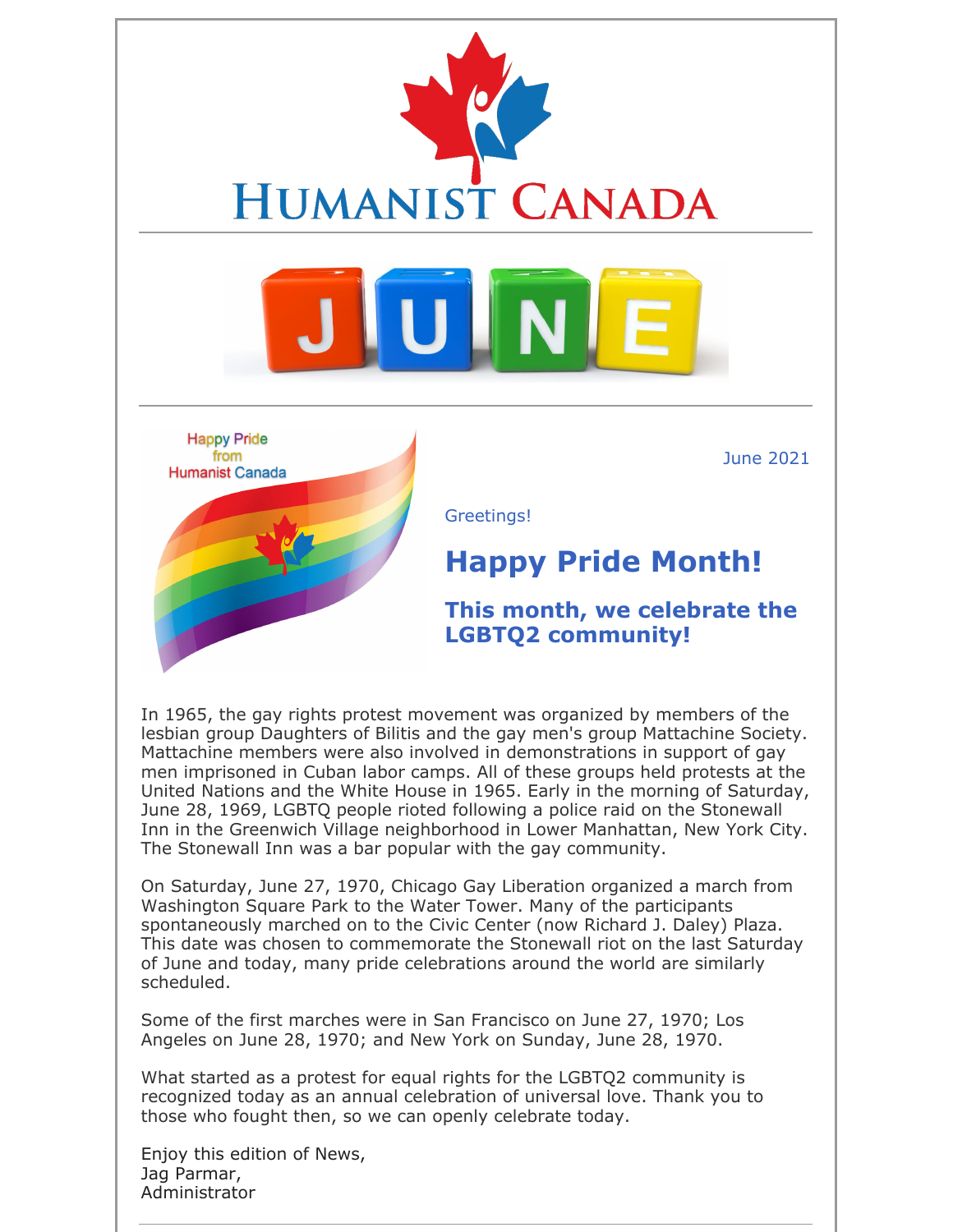

#### **Humanist Canada Responds to the Residential School Discovery**

The Board of Humanist Canada shares the grief with all Canadians upon the discovery of the remains of 215 children at Kamloops Indian Residential School in

Tk'emlúps te Secwépemc First Nation territory. Our hearts are with families, survivors of the Indian Residential Schools, and everyone impacted by this painful news.

As Humanists, we believe in uploading the dignity of every human being and that we have a duty of care for all of humanity. Indigenous peoples in Canada continue to be disproportionately impacted by the legacy of colonization and overrepresented in our foster and prison system.

As part of our mission to advance critical thinking and provide community, we invite you to explore the many suggestions and resources available from the Truth and Reconciliation Commission. (www.trc.ca)

**Truth and Reconcilliation Commission of Canada: Calls to Action**

## **Humanist Canada's Critical Thinking course, a huge success!**



Our first Critical Thinking course was a **huge success**! We had 28 students and lots of positive feedback! Here are some testimonials:

"Taking this course impacted my thinking. I **learned a great deal** from Dr. DiCarlo about critical thinking and I found the A,B,Cs (D,E,Fs) very helpful to remember the content. **I would highly recommend this course to others**."

"Dr. DiCarlo was an **excellent instructor**. I learned a great deal and enjoyed each class."

"I thought the **course was wonderful**, especially because Dr. DiCarlo was willing to touch on topics that a lot of people would shun from. Especially in this political climate, talking about race and gender and other sensitive topics can only pave the way for clarity..."

**Given the demand and success of this course led by Dr. Christopher DiCarlo, we are having a Critical Thinking II: Ethical Reasoning.**

Starts on Sept. 15, 2021. Wednesdays, 4-6 pm.

**More details to be announced!**

## **June Webinar**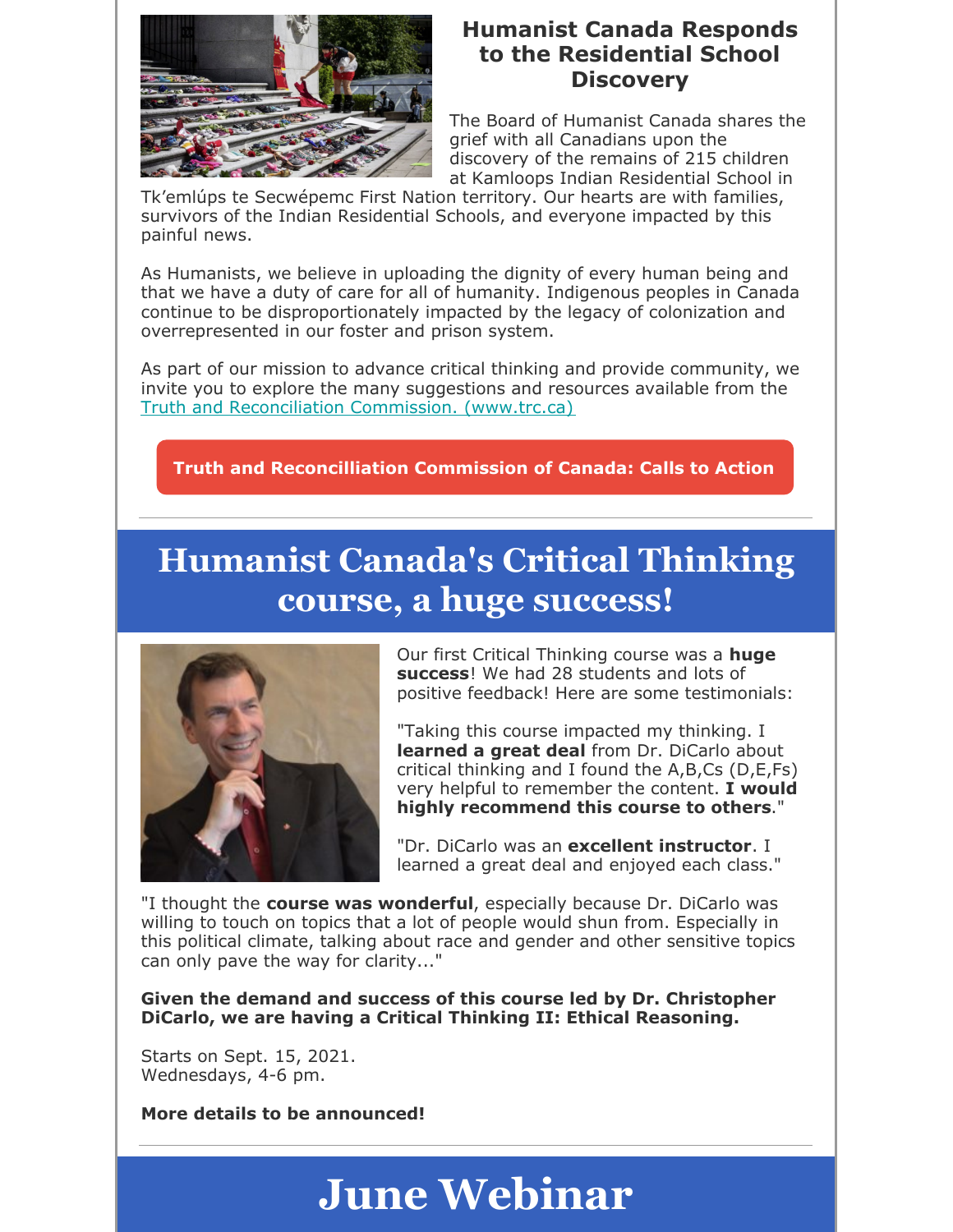

#### **Medical Assistance in Dying in Canada (MAID)**

#### **Sunday, June 27th, 2021 3:00 pm ET**

In this presentation, Jocelyn Downie will provide an overview of Medical Assistance

in Dying (MAiD) in Canada. She will explain the legal requirements for access to MAiD and the data we have on MAiD in practice. She will also flag the issues that will be the subject of future debate as MAiD law and practice continue to evolve.

**Jocelyn Downie** is the James Palmer Chair in Public Policy and Law at Dalhousie University. Her work on end-of-life law and policy includes: Special Advisor to the Canadian Senate Committee on Euthanasia and Assisted Suicide; author of *Dying Justice: A Case for the Decriminalizing Euthanasia and Assisted Suicide in Canada*; and member of the Royal Society of Canada Expert Panel on End-of-Life Decision-Making, the plaintiffs' legal team in Carter v. Canada (Attorney General), the Provincial-Territorial Expert Advisory Group on Physician-Assisted Dying, and the Council of Canadian Academies Expert Panel on Medical Assistance in Dying.

She was named a member of the Order of Canada in part in recognition of her work advocating for high-quality, end-of-life care. She is also a Fellow of both the Royal Society of Canada and the Canadian Academy of Health Sciences.

To learn more, **Click Here.**

**Click here to Register**

## **The Supreme Court of Canada delivers its decision.**

The Supreme Court of Canada has delivered its decision in a dispute between Ethiopian Orthodox Church members and leadership in Toronto.

Five church members were expelled from the congregation in violation of its own internal bylaws. The church contended that the courts have no authority to review its internal decisions as the individuals were not officially members of the legal corporation of the church (despite attending the church for decades).

In his decision, Justice Rowe wrote: "while purely theological issues are not justiciable, where a legal right is at issue, courts may need to consider questions that have a religious aspect in vindicating the legal right."

The BC Humanist Association intervened at the Supreme Court to argue that the religious nature of the organization should not shield its decisions from the scrutiny of the courts.

"By denying that bylaws and a constitution alone form any contractual relation between members of an association, the court has rendered those documents worth less than the paper they're printed on," said Ian Bushfield, Executive Director of the BCHA.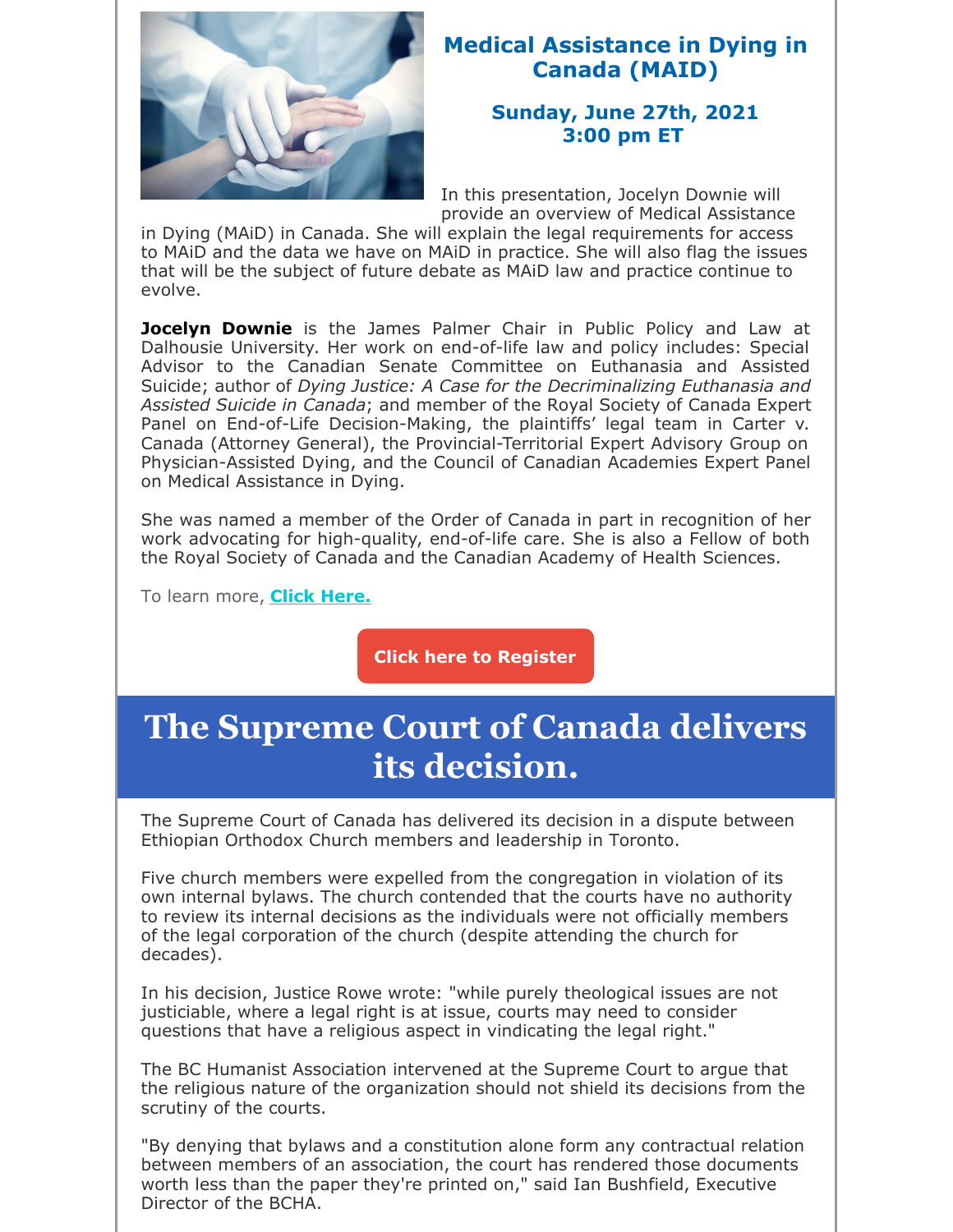

#### **Shop online for your very own HC mask, mug, or pin.**

Don't forget to visit our online store! We're a small shop right now, but we have big plans! Check in regularly to find new HC logo items like our masks, mugs, and pins. Soon, we will be

offering books from our HC family of authors, apparel, and items available from other Humanist Canada members.

If you have any ideas about what we should offer, send them our way!

**Visit our online store**

# **Polling Results of Bill C-7**

The parliamentary budget officer says a basic income program could cut poverty rates nationally by almost half in 2022.

At its core, a basic or guaranteed income provides a no-strings-attached government benefit to citizens to provide each with a minimum amount of earnings. (Global News, posted April 7th, 2021)

**Here is how you responded to our poll: 88.6% of you agreed with the government's decision. 11.4% of you disagreed with the government's decision.**

# **Poll For This Month**

#### **New Poll: Vaccine Confusion**

The National Advisory Committee on Immunization (NACI), which provides advice on the use of vaccines in Canada, has been criticized for causing vaccine confusion and hesitancy around AstraZeneca, after saying mRNA vaccines were "preferred." (CTVNws.ca)

Are you experiencing vaccine confusion?

**Yes** Select

**No Select**

#### **Tell us what you'd like to see in the Newsletter.**

To ensure the newsletter is relevant we invite your response